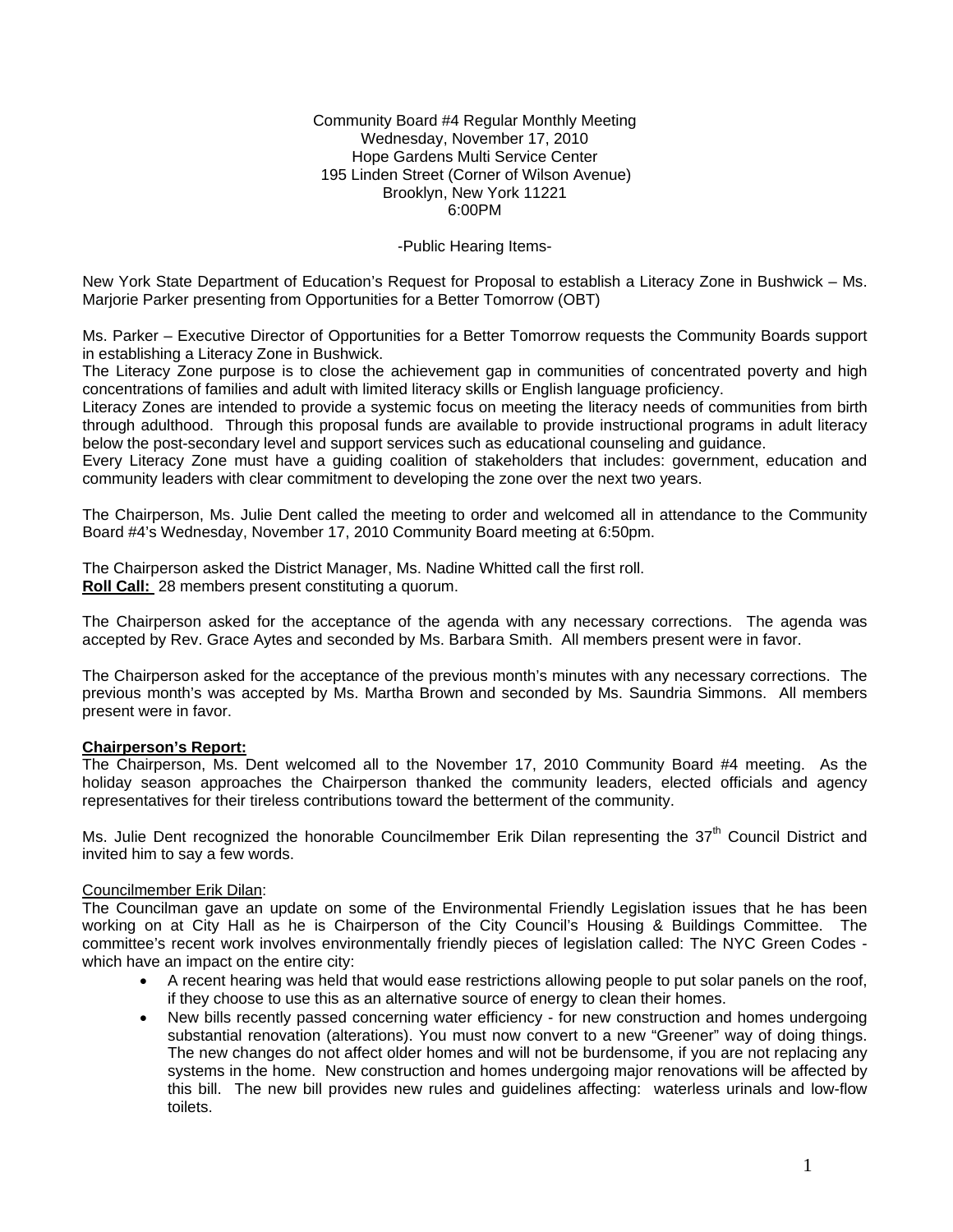- The Councilman opposed the recent proposal by the mayor to reduce gun permit fees
- As a result of the recent tornadoes two of the district's parks were seriously damaged: Irving Square Park (Councilman Erik Dilan's District) and the Maria Hernandez Park (Councilwoman Diana Reyna's District). Due to the Federal Disaster Relief Fund he was asked to hold back from adding \$300,000 for the renovation and repairs for the Irving Square Park in hopes that there will be some Federal Disaster Relief Fund forthcoming.
- Councilman has funded monies towards the PS 384 school yard playground, which has always been opened to the public.

The Councilman would like to purchase a privately owned vacate lot that is located across the street from the PS 384 school yard. Councilman Erik Dilan has committed about 1 million dollars in capital to DCAS in an attempt to acquire the site. Due to numerous requests from the children of Bushwick the Councilman would like to build them a World Class Skate Park at this site. CB#4 will have a role in this process under ULURP; this may come up down the road. Safety being a most important component - therefore we want the  $83<sup>rd</sup>$  Pct. to be involved and we want some type of security cameras installed.

Ms. Dent thanked Councilman Erik Dilan for all of his hard work in allocating so much money for the renovation of the parks in the community. She stated that not only do the children have a place to play and enjoy themselves but the adults benefit also.

The Chairperson then asked that the Elected Officials and/or their representatives to introduce themselves and to give out their respective addresses and telephone numbers.

- 1) Italia Guerrero Brooklyn Borough President Marty Markowitz' Office, 209 Joralemon Street, 718-802-4032
- 2) Michael Caver Assemblyman William Boyland, 476 Thomas Boyland Street, 718-498-8681
- 3) Laurie Wheelock Assemblyman Vito Lopez, 434 South 5<sup>th</sup> Street, 718-963-7029
- 4) Roy Sawyer Assemblyman Darryl Towns, 840 Jamaica Avenue, 718-235-5627
- 5) Alejandro Echeverri Councilmember Diana Reyna, 217 Havemeyer Street, 718-963-3141
- 6) Karen Cherry Congressman Ed Towns, 104-08 Flatlands Avenue Office, 718-272-1175 cell # 718-309- 9755
- 7) Rafael L. Espinal Councilmember Erik Martin Dilan, 387 Arlington Avenue, 718-642-8664

Ms. Dent recognized P.O. Damarys Franco from the 83<sup>rd</sup> Pct. and thanked her for attending the meeting and for her good work.

Each board member was mailed in their monthly packet the Fiscal Year 2011 Capital and Expense Priorities. The city will only consider the first 10 prioritized items. The packet must be forwarded to the Office of Management and Budget immediately. The prioritizing was done in consultation with the Executive Committee and the Chairperson. The Chairperson thanked Ms. Davis, Ms. Hansley, Ms. Smith and Ms. McClellan for their time and special attention regarding this matter.

Last month, The Arts and Cultural Committee was approved and have now been added to the list of standing committees.

The School Construction Authority advised the community of a construction project beginning at IS 383 located at 1300 Greene Avenue. The project involves Boiler Conversion. The work will begin shortly and the expected completion date is April 2012.

 According to SCA School Construction Authority the work may require asbestos abatement. Their letter dated November 4, 2010 states in part:

 The work may require asbestos abatement. This material does not easily create airborne fibers or pose potential fiber exposure to surrounding occupants. The workers who are in actual contact with the material will be wearing protective suits and respirators and there will be containment of these materials.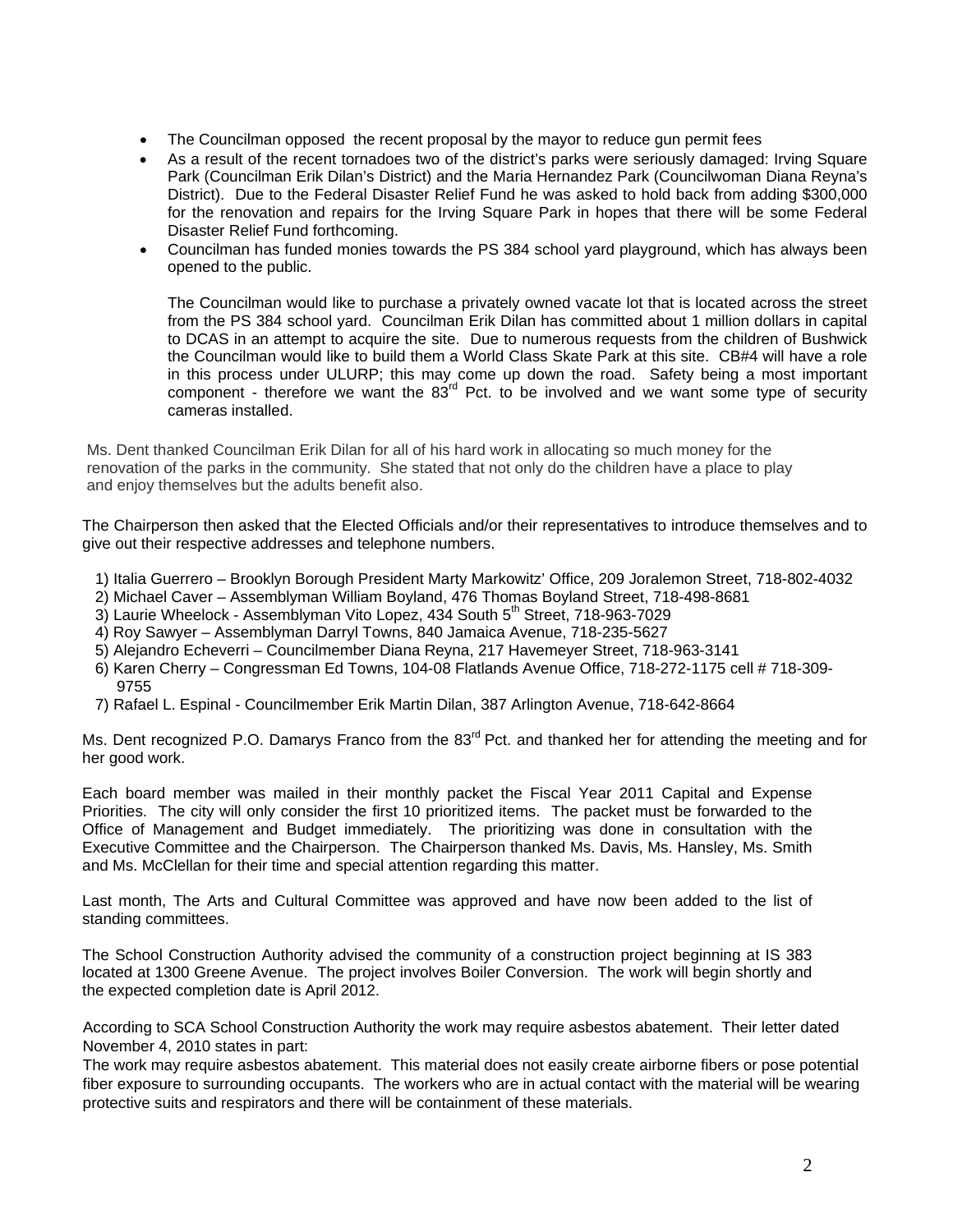The removal work is being performed by a licensed abatement contractor and managed by an environmental consulting firm. Representatives of the environmental consulting firm will be on site for the duration of the abatement process to ensure the contractor adheres to all proper regulations. The consultant also monitors the air in the immediate area to ensure that the removal is taking place properly. Test results are made available at the school to all interested parties.

Under a Department of Transportation permit, a temporary Boiler will be located on Greene Ave. This will cause diversion of pedestrian traffic away from the sidewalk.

In order not to interrupt the learning environment, work will take place after school hours and on weekends and school holidays.

(See chairperson's report for the full letter)

New York City Department of Education and the partners of the PlayNYC Schoolyards to Playgrounds initiative are proud to announce that Public School 384's schoolyard has opened to the public. The community designed playground helps achieve the city's open space goal of bringing all New Yorkers within a 10 minute walk of a park. Thanks to Council Member Erik Dilan for his help in making this possible!!!

The schoolyard is open to the public from the end of the school day until dusk on weekdays and from 8am to until dusk during the weekends, holidays and summer. The PS 384 custodial staff will be in charge of maintaining the new space.

The Department of Education has released the first directory of High School Diploma and GED programs. The directory details paths to graduation for students aged 15-21 years old who have fallen behind.

The directory covers schools and programs in all five boroughs, including transfer schools, young adult borough learning and full and part time GED programs to help over-age and under-credited students get back on track and graduate. The directory also includes individual profiles of every school and program in the City which includes Progress Reports on schools.

For more information the directory is now available on line at: <http://schools.nyc.gov/ChoicesEnrollment/AlternativesHS>

The board's office is in receipt of literature regarding a *SPEAK UP* which is a valuable resource available to young people in NYC to utilize 24 hours a day, 365 days a year to anonymously report threats of violence in their schools and communities by calling 1-866-SPEAK-UP.

In the near future the program will be expanding to include a new text-message reporting option with new awareness materials about this new way of reporting.

Ridgewood Bushwick Senior Citizens Council, Inc. Office of Youth and Education Services – 21<sup>st</sup> Century Community Learning Center: The after school program is primary geared towards the community's middle school population; students in grades 5-8. They are currently looking for innovative people to fill part time positions as Tutor, Counselor and Group leader.

If interested please drop off your resume at the Ridgewood Bushwick Youth Center or fax it to 718-381-9680 attn: Helena Manafova.

### **District Managers Report:**

Meetings Attended:

Thursday, October 21, 2010

NYS Senator Martin Malave Dilan hosted a community forum for residents. Representatives from NYC Board of Election, the NYS Insurance Department, NYPD, NYC Department of Sanitation and Community Board #4 District Manger spoke of their area of jurisdiction and addressed questions from the public.

### Wednesday, November 3, 2010

The Executive Committee reviewed correspondence received over the past month and determined the following:

• BEDC are requesting support to operate a homeless shelter at 949 Willoughby Ave. They will be invited to the next Housing and Land Use Committee Meeting scheduled for Tuesday, November 30, 2010 at 6pm.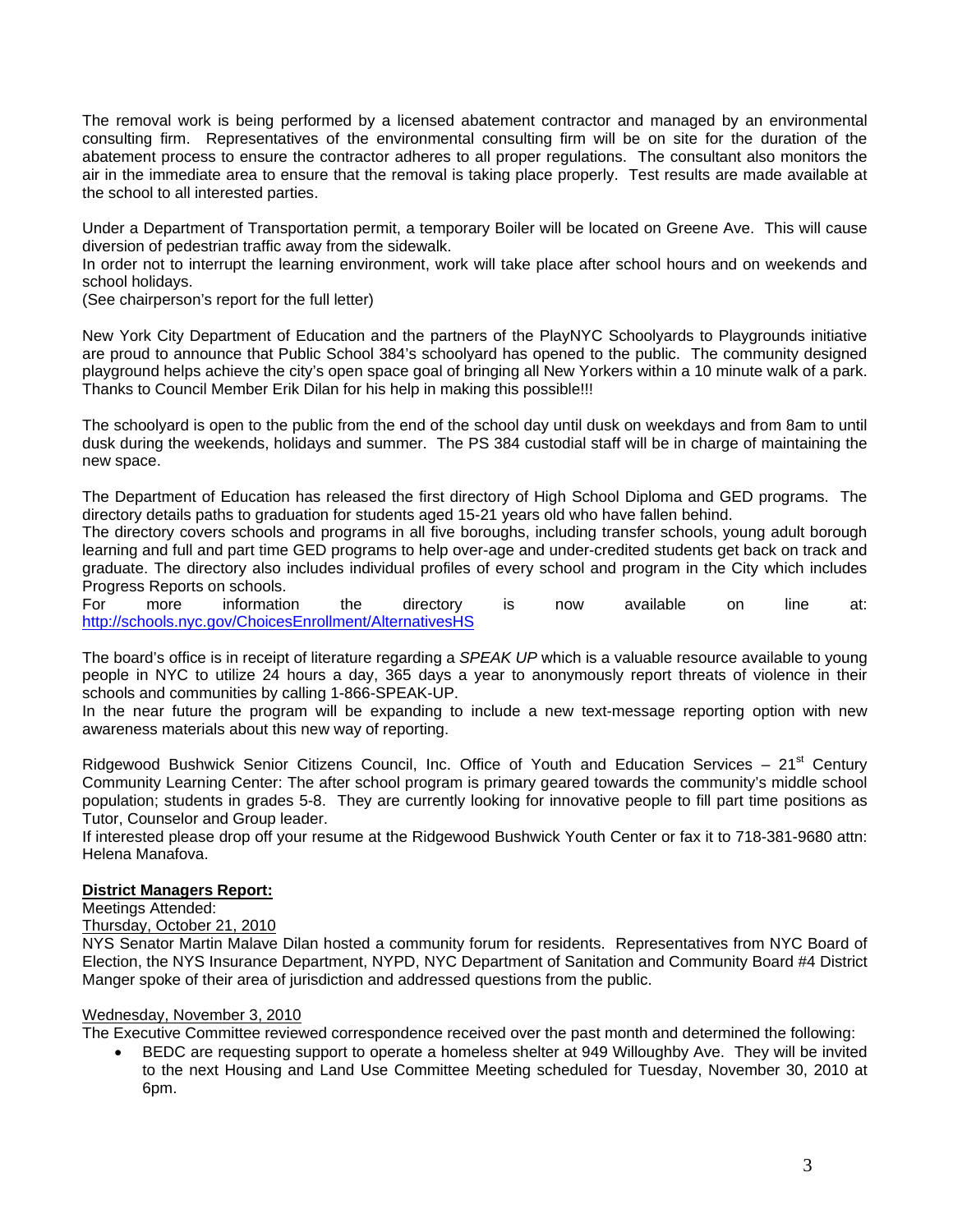• The developers of 960 Willoughby Avenue are requesting support from the Community Board for a Sunday construction permit. They are scheduled to build 86 apartments at this location. They will be invited to the next Housing and Land Use Committee Meeting scheduled for Tuesday, November 30, 2010 at 6pm.

## Tuesday, November 9, 2010

Brooklyn Borough Service Cabinet Meeting – Agenda Items included:

1. NYC DOT – Pop-Up Café Program – the NYC Department of Transportation seeks applications from restaurants for its Pop-Up Café Program. Pop-up Cafés provide outdoors public seating in the curb lane during the warm months and promote local businesses. DOT will only accept applications for Pop-up Cafés from restaurants in locations where sidewalk cafés, licensed by the New York City Department of Consumer Affairs, are not permitted.

A Pop-up Café shall be supported by the local Community Board.

For questions concerning the Pop-up Café Program please contact: [www.popupcafe@dot.nyc.gov](http://www.popupcafe@dot.nyc.gov/)

2. Good Jobs NY and the Brooklyn Borough President's Office presented Profiles of Companies that receive Public Funding. It is called "Brooklyn Subsidy" a map highlighting all projects supported by the city's Industrial Development Agency (IDA) in the community as of fiscal year 2009. Each year the IDA subsidizes development projects throughout New York City – which can amount to packages worth millions of dollars.

The website [www.goodjobsny.org](http://www.goodjobsny.org/) contains a database of the city's large corporate 'retention' deals and releases numerous reports examining the city's use of incentives to create and retain jobs, including the city's efforts around post 9/11 rebuilding and the new Yankee Stadium.

Once a month the IDA holds a public hearing on its proposals, if you would like to be added to their monthly subsidy alert list that provides information on upcoming IDA public hearings, contact Good Jobs New York at: [giny@GoodJobsFirst.org](mailto:giny@GoodJobsFirst.org) or 212-721-4865.

This organization will be invited to an Economic Development Committee Meeting in the near future.

3. The NYC Department of Parks and Recreation Design Team invited the District Manager to a meeting regarding the rehabilitation of RUDD Playground on Aberdeen Street. Borough President Markowitz placed money in the budget for a renovation of this park. On Bushwick Avenue between Aberdeen and DeSales Streets a private developer is required to plant 100 trees due to his construction of a retaining wall which will infringe upon the park's property; as a result of this he will eliminate some old trees in the park.

Council Member Erik Dilan stated that the zoning in the area could not be changed so there is going to be a storage company located there.

### **Other Issues**

NYC Department of Environmental Protection has launched: RUN YOUR TAP PUBLIC SERVICE CAMPAIGN. The Campaign is in response to elevated lead levels found in tap water of some older homes that are known to have lead in their households plumbing. The City monitors lead levels in these residences and provides notifications to homeowners when elevated levels are found.

The community is advised to run their tap water before using it.

Con Edison launched: Refrigerator Recycling –Coned Edison customers can receive \$30.00 cash by recycling their old, energy wasting "second" refrigerator, have it removed for free. Con Edison residential customers in 1-4 family homes are eligible for the incentives. The company will remove regular-sized or extra refrigerators, which are often kept in garages and basements, at no charge. At the time of your refrigerator pick up, the company will also collect and recycle old inefficient window or wall air conditions. Customers will receive \$35 for window air conditions and \$100 for wall air conditioners. The program covers the removal of up to two appliances per type per household. Appliances must be in good working condition in order to be picked up and recycled.

To schedule a pick up or inquire about eligibility visit: [http://www.coned.com/energyefficiency/residential\\_bounty\\_program.asp or call 1-800-430-9505](http://www.coned.com/energyefficiency/residential_bounty_program.asp%20or%20call%201-800-430-9505).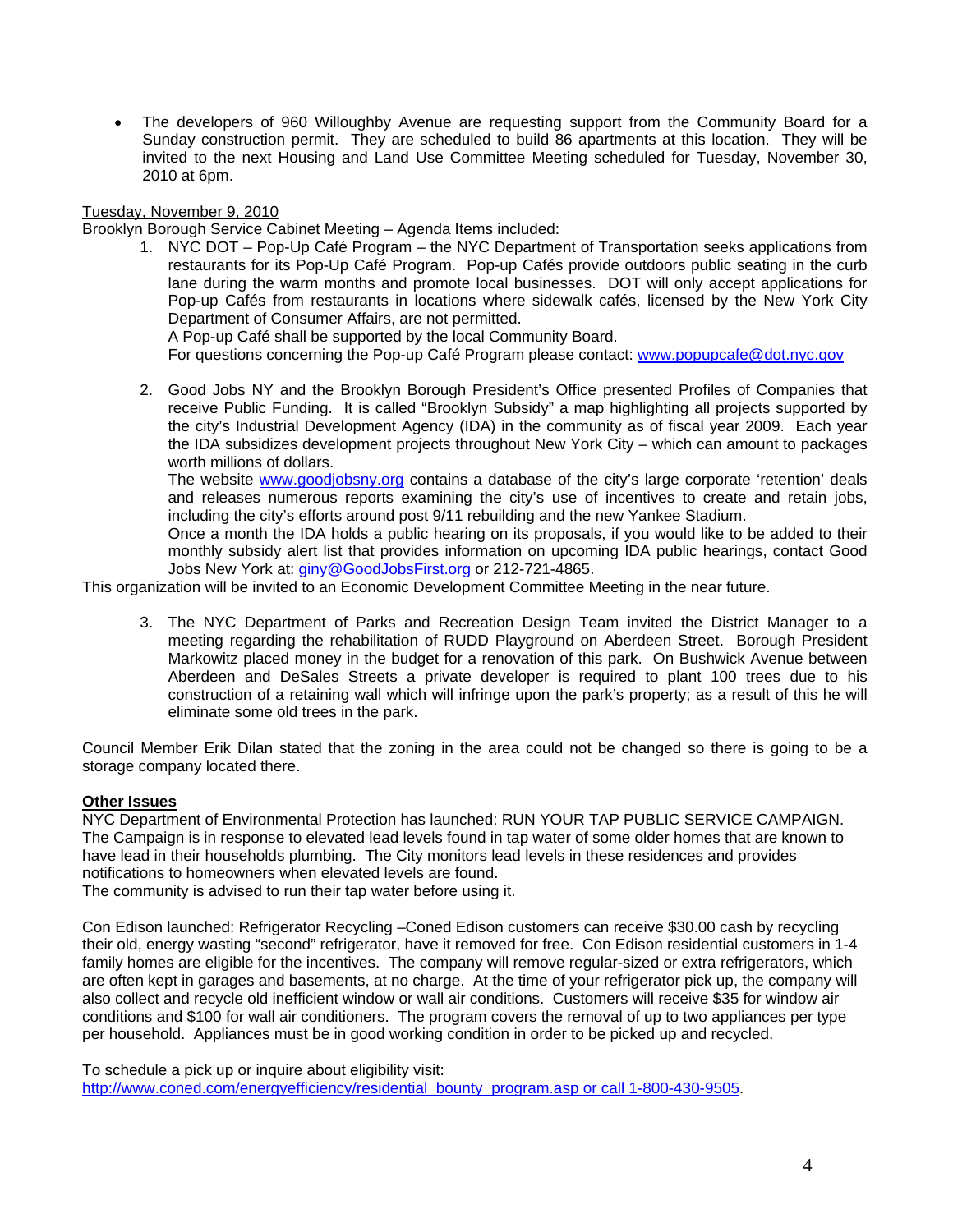# **Committee Reports**

Housing and Land Use Committee (HLC), Mrs. Martha Brown - Chairperson: Meeting Held Tuesday, October 26, 2010 at 6:00PM, 315 Wyckoff Avenue

# Speakers/Presenters:

1) Mr. David Parrish – Department of City Planning, Planning Advisor assigned to Bushwick 2) Mr. Luis Caridad – NEDAP (Neighborhood Economic Development Advocacy Project), Mortgage Foreclosures and Assistance

## Items Discussed:

1) N100090 ZRY City Planning Commission – Non ULURP Item Key Terms Clarification Items Text Amendments for Zoning

The Department of City Planning Zoning Division is proposing a citywide text amendment of the zoning regulation to clarify the meaning and usage of the key terms "Development" and "Building". In addition the Department proposes other text modifications that are necessary to clarify the intent of the Zoning Resolution, to resolve conflicting regulations, or bring a regulation into accordance with the current Department of Buildings practice.

The text amendment will ensure that zoning regulation produce the intended results. The clarification will provide predictability for property owners and the public and will provide greater efficiency at Department of Buildings where building plans are compared with zoning regulations in order to determine compliance. These clarifications in the Zoning Resolution further City's commitment to streamlining and simplifying government processes and should improve customer service.

At the time of the adoption of the 1961 Zoning Regulations, the term "**development**" was intended to refer to a **new building** constructed under the then – new regulations. However, since then two things have occurred:

- The continuing applicability of the regulations to "developments" (New Buildings) which are now **existing buildings** (no longer "NEW"), has been questioned; and
- Zoning Text Amendments using the term "development" have applied it inconsistently, thereby in some cases, the terms have been intended to mean only the new construction on the zoning lot, and in some other cases, the term has been used to mean new construction as well as existing building on the zoning lot (a zoning lot is one or more tax lots being treated as one lot for zoning purposes).

This proposal will clarify these issues by replacing the term "development" where necessary, with the terms "building" or "zoning lot".

A power point presentation was enclosed in the Chairperson's report. A Department of Buildings representative will be invited to speak before the board in January or February 2011.

- 2) NEPAP Presentation on Changes in Foreclosure Process
	- 1. Bushwick has one of the highest rates of home foreclosures in the 5 boroughs (Queens, Brooklyn, Manhattan, Bronx and Staten Island)
	- 2. If the landlord goes into foreclosure, their tenants need to be notified
	- 3. If a landlord is going into foreclosure, the tenant must be notified, however, the tenant still is required to pay their rent, whether it is to be to the landlord or the Bank. This will be determined by a letter in writing stating whom the rent should be paid to. As long as the owner is still the owner, the tenant is obligated to pay the rent.
	- 4. If the tenant has a lease, he may be allowed to stay until the terms of the lease ends.
	- 5. If the lease expires in 2 months, the tenant has 2 months to stay. If the lease is until a certain time, the tenant is obligated to pay the rent during this time.
	- 6. Charging a fee to help with mortgage modifications is now illegal.
	- 7. If a home goes into foreclosure, a Settlement Conference is required before a Special Referee appointed by the court. A loan modification may be worked out or an extension of payment may be worked out between the lender and the homeowner.
	- 8. Do not pay for these services. There are agencies that will help the Homeowner for no charge. If you can not find an agency call 311 and ask for assistance with this situation. You can get a referral to a legitimate foreclosure prevention program.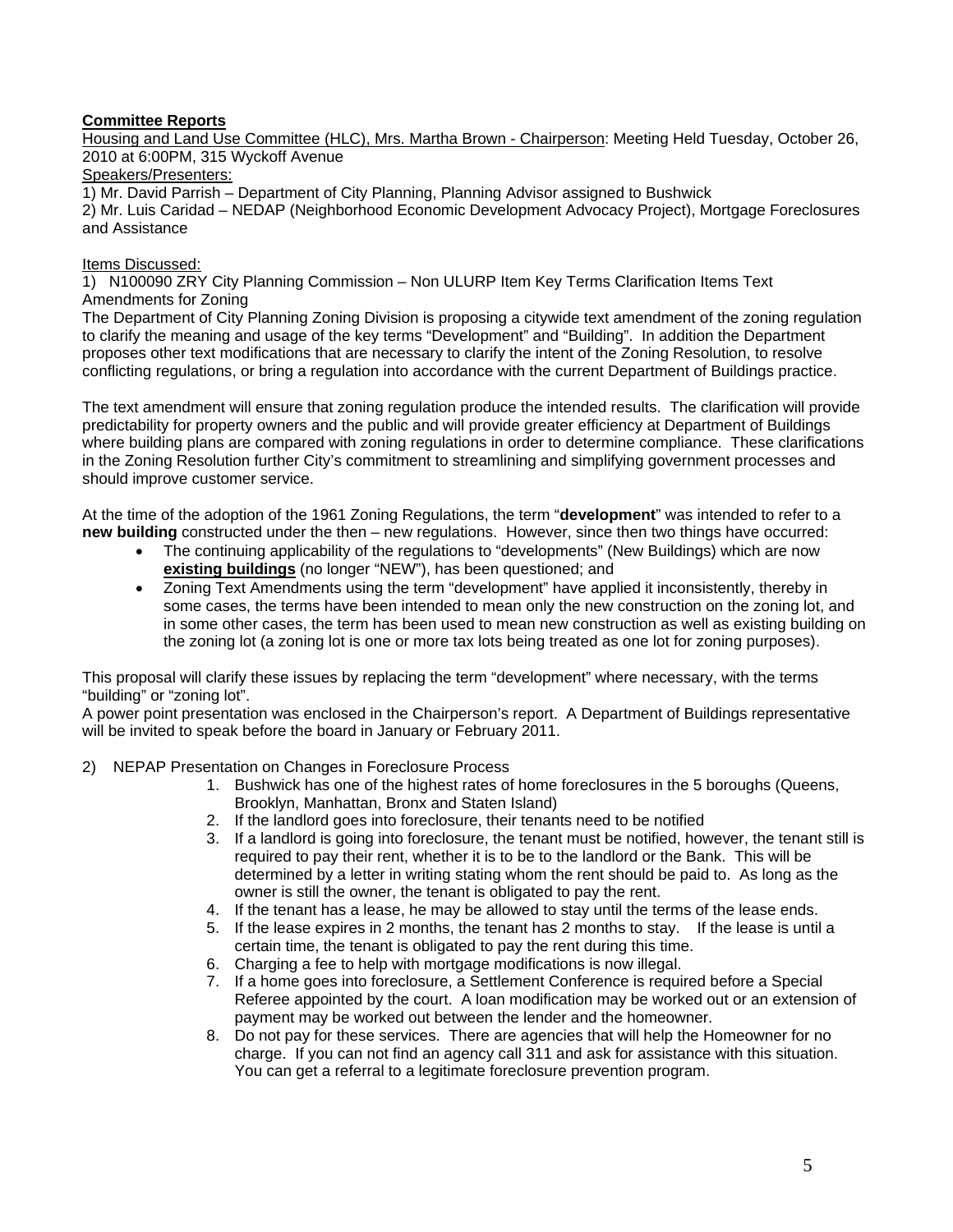- 9. A recently unemployed homeowner may be able to get a mortgage payment deferral for up to three (3) months. The homeowner may be able to get a mortgage modification. Please try all existing avenues to prevent the loss of your home.
- 10. Information on Resurgence of Mortgage Fraud; falsified credit and looping in accomplices including real estate agents, bankers, appraisers and others. Keep a pulse on your credit report and ensure that your identity remains confidential and is not used to obtain fraudulently a mortgage, refinance or open any other kind of account. Shred your mail and opt out of prescreened loan guarantees, pre-screened insurance applications, etc.

Demolition: 1204 Halsey Street, application to remove old wood was at this location

Emergency Condition: 49 Wyckoff Avenue – Immediate repair declared by the Department of Buildings Remedy: Install sidewalk shed around perimeter of building.

Senior Citizen Committee (SSC), Ms. Saundria Simmons – Chairperson: Meeting Held Wednesday, October 27, 2010 at 6PM, 143 Himrod Street

### Items Discussed:

What can the committee do to address the needs of Senior Citizen and others within the Community Board's District?

- 1. Create a Senior Citizen Resource Directory (Booklet) listing comprehensive services in large print. This book would list information such as: Churches, hospitals, medical centers, barber shops, hair salons, general stores, deli/grocery stores, libraries, post offices, pharmacies, delivery services, funeral homes, hospice, local flea markets, cleaners, supermarkets, check cashing facilities, etc...
- 2. Flu Shots services for seniors
- 3.  $83<sup>rd</sup>$  Pct. Foot patrol needed for Himrod Street (Between Wilson & Central Avenues)
- 4. Information on Protective Services for Adults in lieu of Elder Abuse
- 5. 311 Services for Seniors

Mary McClellan – November 14 – 20 is Flu Week. Anyone 18 years and older can receive a free flu shot at 138 Bleecker Street on Friday, November 19, 2010.

PO Damarys Franco: The NYPD has discontinued foot patrol 9 years ago. When you see Police Officers on foot, it is because the Commanding Office has requested more presence in that District. The Commanding Officer, Deputy Inspector Steven Capasso has requested more Police Presence in the Bushwick Community in certain areas for the Thanksgiving Holiday season. There will also be 12 extra patrol cars in the area during this time.

PO Franco would also like their Domestic Violence Unit to be a part of the board's Protective Services Committee. (Senior Citizens Committee)

### Recommendations:

1) Fiscal Year 2012 Adopted Budget Register – Capital Budget Priorities & Expense Budget Priorities The acceptance for the Budget Priorities as presented was moved by Mr. Cyril Joseph and second by Ms. Martha Brown and Ms. Barbara Smith. All members present were in favor.

The Capital & Expense Budget Priorities Recommendations will be forwarded to the Office of Management and Budget.

2) Opportunity for a Better Tomorrow (OBT) presented by Ms. M. Parker – NYS Department of Education's Request for Proposal to establish Literacy Zone in Bushwick

Ms. Parker is requesting that the Community Board:

- Endorse her Application
- Community Board join the Committee that will Design the Program for Bushwick

Ms. Dent: Ms. Saundria Simmons, the Chairperson for the Senior Citizen Committee and Ms. Nadine Whitted, District Manager of Community Board #4 will join the Committee for OBT.

Ms. Dent thanked Ms. Whitted for joining the committee even with the busy schedule that she has. Ms. Dent thanked her for her leadership, class, grace and professionalism in servicing the Bushwick Community.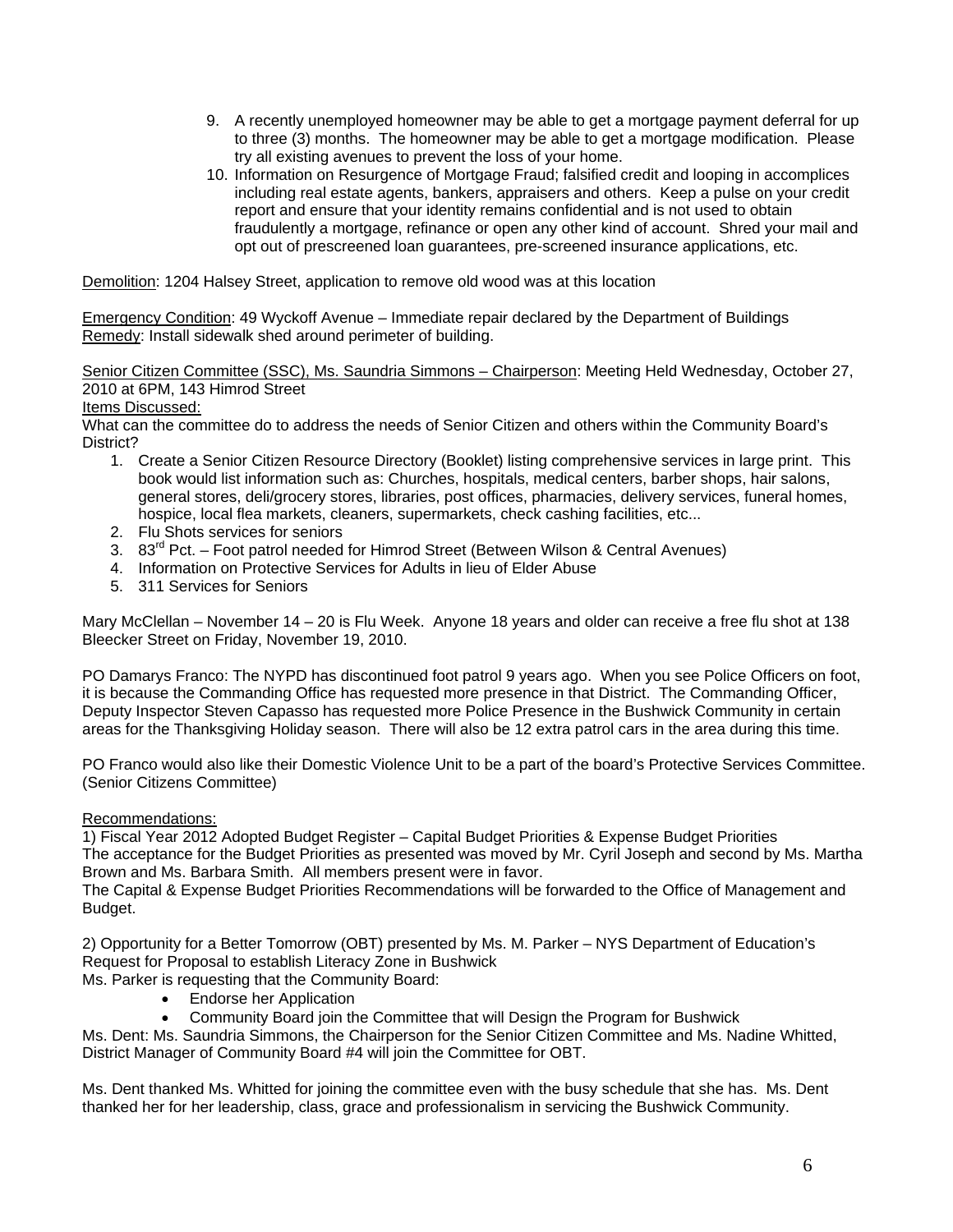Ms. Sharline Moore motioned that the board endorse the program for OBT and it was second by Ms. Lola Robinson. All members present were in favor, with one abstention by Ms. Iluminda (Lucy) Belardo.

## **Old Business:**

Laura Braslow - The formation of an Arts and Culture Committee (ACC)

The Arts and Culture Committee will soon hold its first meeting. Any board member interested in joining the Committee was asked to notify the District Manager within in week.

Board Members who are interested in joining the ACC: Ms. Barbara Smith, Ms. Elvena Davis, Ms. Brenda Lee Tramble and Ms. JoAnne Grant.

Members of the audience were also invited to join the Arts and Cultural Committee. They will be able to participate, but they will note be able to vote on matters.

PO Damarys Franco: PS 384 informed the Chairperson that they will be in responsible for making sure that their school's park is clean. PO Franco would like to be informed if they will also be responsible for closing the park at night. If not, the park will need to be closed by the  $83<sup>rd</sup>$  Pct. as they recommend.

PO Franco was concern with IS 383 boiler repair project that was mentioned in the Chairperson's report. She wants to make sure that the construction firm adheres to the proper regulations since the Bushwick Community has a high asthma rate.

The District Manager stated that they will be invited to the District Service Cabinet Meeting that will be held on December 8, 2010, so that they can provide the Community Board with updates.

### **New Business:**

New York State Department of Education's letter of support, the Board will require that they come back often to give them an update on their progress.

Mr. A. Martinez requested that a letter be sent to Brooklyn Community Board #1 regarding a building located on Ingraham Street and Flushing Avenue eliminating dirt and chemicals which is affecting the quality of life in the area.

## **Announcements:**

Barbara Smith, 83<sup>rd</sup> Precinct Council President: Thanksgiving Baskets and donations are now being accepted.

Bushwick Dance at the Jalreign Institute, 269 Stanhope Street (Corner of Irving Avenue), "Turning the World Upside Down"; Professional dance lesson for kids & teens, Monday and Wednesday at 5pm to 6:30pm. For more information call 347-327-6720 or [www.bushwickdance.com](http://www.bushwickdance.com/)

Brooklyn Borough President Marty Markowitz and Long Island College Hospital of Brooklyn are please to offer Free Flu Shots. Friday, November 5, 2010 from 11am to 2pm. (First come first serve) For more information: Call 718-802-3717 or email [iguerrero@brooklynbp.nyc.gov](mailto:iguerrero@brooklynbp.nyc.gov) 

Brooklyn Borough Hall – Rotunda, 209 Joralemon Street, Brooklyn, NY 11201

Please note: This vaccine is a combination of the seasonal influenza virus and the H1N1 virus. It is one shot. All persons must be 18 years or older.

Attend your local Precinct Community Council Meeting – meetings are held at the 83<sup>rd</sup> Precinct located at 480 Knickerbocker Avenue every third Tuesday of the month (except July and August) at 7:30pm.

83<sup>rd</sup> Pct. Community Council Christmas Fundraiser, Friday, December 3, 2010 at Latinos Americanos Center, 218 Wyckoff Avenue, Brooklyn, New York from 7pm – 12pm. 21 years and over, valid ID are required, donations accepted!!!

## Holiday Safety Tips:

The Police Department wants this to be a SAFE holiday season for all, so here are a few reminders that you can follow this holiday season.

1. Be alert and aware of your surroundings at all times. Criminals often confront people who are distracted.